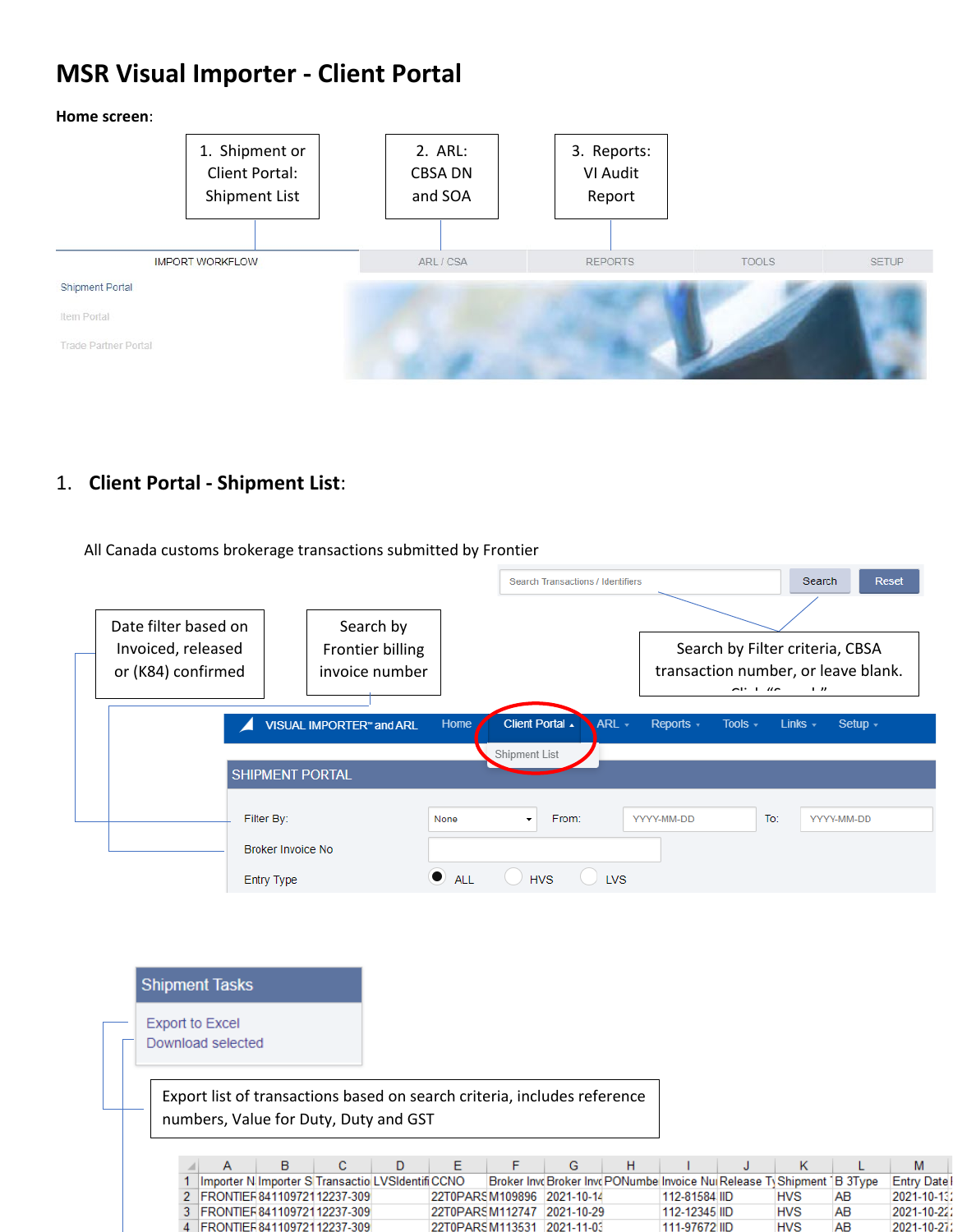| Download selected documents, including Frontier's billing invoice, B3<br>form and back up documents |                                                                                        |  |  |  |  |  |  |
|-----------------------------------------------------------------------------------------------------|----------------------------------------------------------------------------------------|--|--|--|--|--|--|
| LVS Form: $\sqrt{}$<br><b>LVS Worksheet :</b>                                                       | 2021-11-03.Documzip ^                                                                  |  |  |  |  |  |  |
| <b>LVS Identifiers Summaries:</b><br><b>B3 Form:</b>                                                | $\vee$ $\uparrow$ $\parallel$ $\parallel$ > This PC > Downloads > 2021-11-03.Docu      |  |  |  |  |  |  |
| <b>Recap Sheet:</b>                                                                                 | Name                                                                                   |  |  |  |  |  |  |
| Attached Documents : V                                                                              | 12237-30999929-5.1.B3Form                                                              |  |  |  |  |  |  |
| Ok<br>Cancel                                                                                        | 12237-30999929-5.3.Billing Invoice (415603)<br>12237-30999929-5.3.release doc (408382) |  |  |  |  |  |  |

- Link to Frontier billing invoice sample pdf…

### **2. ARL / CBSA:**

Access CBSA Daily Notice (DN) and Statement of Account (SOA) for all importer's activity, upon EDI application